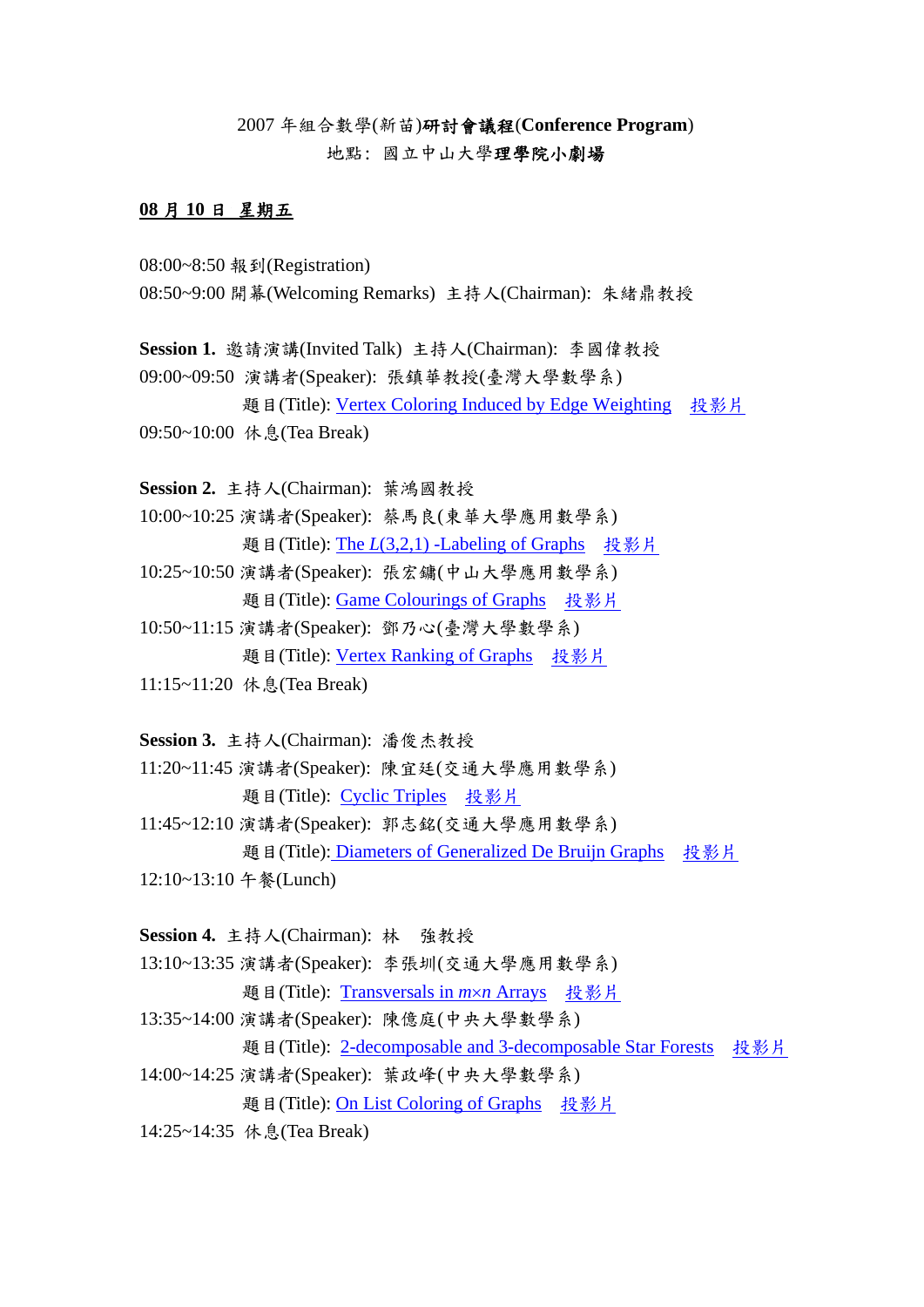**Session 5.** 主持人(Chairman): 郭大衛教授

14:35~15:00 演講者(Speaker): 黃俊瑋(東華大學應用數學系)

題目(Title): The List-*L*[\(2,1\)-labeling Problem of Digraphs](http://mail.math.nsysu.edu.tw/~comb2007/19.pdf) [投影片](http://mail.math.nsysu.edu.tw/~comb2007/s19.pdf)

15:00~15:25 演講者(Speaker): 洪連志(東華大學應用數學系)

題目(Title): [The Oriented-k-graceful Labelings of Graphs](http://mail.math.nsysu.edu.tw/~comb2007/18.pdf) [投影片](http://mail.math.nsysu.edu.tw/~comb2007/s18.pdf)

15:25~15:50 演講者(Speaker): 賴麗鈴(東華大學應用數學系)

題目(Title): Global Defensive Alliance of Trees and Cartesian Product of [Graphs](http://mail.math.nsysu.edu.tw/~comb2007/21.pdf) [投影片](http://mail.math.nsysu.edu.tw/~comb2007/s21.pdf)

15:50~16:00 休息(Tea Break)

**Session 6.** 主持人(Chairman): 葉光清教授

16:00~16:25 演講者(Speaker): 廖虹雅(逢甲大學應用數學系)

題目(Title): [Graph Labelings with Three Levels of Constraints](http://mail.math.nsysu.edu.tw/~comb2007/27.pdf) [投影片](http://mail.math.nsysu.edu.tw/~comb2007/s27.pdf)

16:25~16:50 演講者(Speaker): 宋彥萱(逢甲大學應用數學系)

題目(Title): [Distance Labeling on Cartesian Products of Elementary](http://mail.math.nsysu.edu.tw/~comb2007/24.pdf) 

[Graphs](http://mail.math.nsysu.edu.tw/~comb2007/24.pdf) [投影片](http://mail.math.nsysu.edu.tw/~comb2007/s24.pdf)

- 16:50~17:15 演講者(Speaker): 楊千慧(逢甲大學應用數學系) 題目(Title): [Radio 3-Colorings of Lattice Graphs](http://mail.math.nsysu.edu.tw/~comb2007/26.pdf) [投影片](http://mail.math.nsysu.edu.tw/%7Ecomb2007/s26.pdf)
- 17:15~17:40 演講者(Speaker): 沈志文(逢甲大學應用數學系) 題目(Title): [A Study on a Magic Labeling Problem](http://mail.math.nsysu.edu.tw/%7Ecomb2007/25.pdf) [投影片](http://mail.math.nsysu.edu.tw/~comb2007/s25.pdf)
- 18:30~ 晚宴**(Banquet)**

## **08** 月 **11** 日 星期六

**Session 7.** 邀請演講(Invited Talk) 主持人(Chairman): 朱緒鼎教授

09:00~09:50 演講者(Speaker): 傅恆霖教授(交通大學應用數學系) [心靈雞湯](http://mail.math.nsysu.edu.tw/~comb2007/s02-1.pps) 題目(Title): [Unsolved Problems in Graph Decompositions](http://mail.math.nsysu.edu.tw/~comb2007/02.pdf) [投影片](http://mail.math.nsysu.edu.tw/~comb2007/s02-2.pdf)

09:50~10:00 休息(Tea Break)

**Session 8.** 主持人(Chairman): 陳秋媛教授

10:00~10:25 演講者(Speaker): 張雁婷(交通大學應用數學系)

題目(Title): [A Study of Berge's Strong Path Partition Conjecture](http://mail.math.nsysu.edu.tw/~comb2007/13.pdf) [投影片](http://mail.math.nsysu.edu.tw/~comb2007/s13.pdf)

10:25~10:50 演講者(Speaker): 張澍仁(交通大學應用數學系)

題目(Title): [Decomposing the Complete Graph into Paths](http://mail.math.nsysu.edu.tw/~comb2007/14.pdf) [投影片](http://mail.math.nsysu.edu.tw/~comb2007/s14.pdf)

10:50~11:15 演講者(Speaker): 李維鴻 (淡江大學數學系)

題目(Title): [完全三分圖分割成星狀圖的探討](http://mail.math.nsysu.edu.tw/~comb2007/23.pdf) [投影片](http://mail.math.nsysu.edu.tw/~comb2007/s23.pdf)

11:15~11:20 休息(Tea Break)